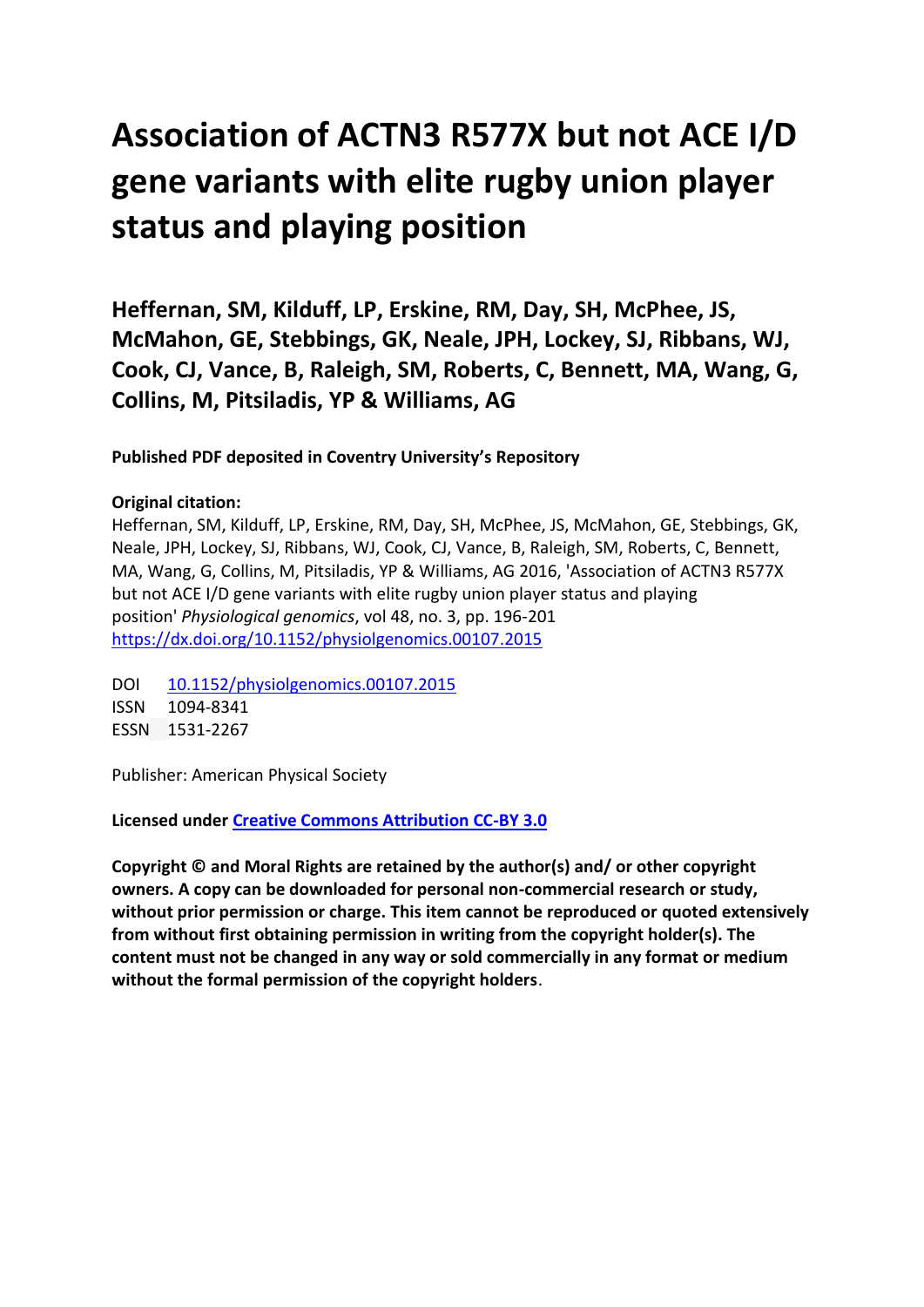# Association of *ACTN3 R577X* but not *ACE* I/D gene variants with elite rugby union player status and playing position

### **S. M. Heffernan,<sup>1</sup> L. P. Kilduff,<sup>2</sup> R. M. Erskine,3,4 S. H. Day,<sup>1</sup> J. S. McPhee,<sup>5</sup> G. E. McMahon,1,6 G. K. Stebbings,<sup>1</sup> J. P. H. Neale,<sup>1</sup> S. J. Lockey,<sup>1</sup> W. J. Ribbans,<sup>7</sup> C. J. Cook,<sup>8</sup> B. Vance,<sup>9</sup> S. M. Raleigh,<sup>7</sup>** C. Roberts,<sup> $10,11$ </sup> M. A. Bennett,<sup>2</sup> G. Wang,<sup> $12$ </sup> M. Collins,<sup> $13$ </sup> Y. P. Pitsiladis,<sup> $12$ </sup> and A. G. Williams<sup>1,4</sup>

1 *MMU Sports Genomics Laboratory, Manchester Metropolitan University, Crewe, United Kingdom;* <sup>2</sup> *A-STEM, College of Engineering, Swansea University, Swansea, United Kingdom;* <sup>3</sup> *Research Institute for Sport & Exercise Sciences, Liverpool John Moores University, Liverpool, United Kingdom;* <sup>4</sup> *Institute of Sport, Exercise and Health, University College London, London, United Kingdom;* <sup>5</sup> *School of Healthcare Science, Manchester Metropolitan University, Manchester, United Kingdom;* 6 *Northern Ireland Sports Institute, Newtownabbey, Belfast, United Kingdom;* <sup>7</sup> *Division of Sport, Exercise and Life Science, University of Northampton, Northampton, United Kingdom;* <sup>8</sup> *School of Sport, Health and Exercise Sciences, Bangor University, Bangor, United Kingdom;* <sup>9</sup> *Institute of Cardiovascular & Medical Sciences University of Glasgow, Glasgow, United Kingdom;* <sup>10</sup>*Medical and Scientific Department, South African Rugby Union, Cape Town, South Africa;* <sup>11</sup>*Discipline of Sports Science, Faculty of Health Sciences, University of Kwazulu-Natal, Durban, South Africa;* <sup>12</sup>*Centre for Sport and Exercise Science and Medicine (SESAME), University of Brighton, Brighton, United Kingdom; and* <sup>13</sup>*MRC/UCT Research Unit for Exercise Science and Sports Medicine, University of Cape Town (UCT), Cape Town, South Africa*

Submitted 27 October 2015; accepted in final form 7 January 2016

**Heffernan SM, Kilduff LP, Erskine RM, Day SH, McPhee JS, McMahon GE, Stebbings GK, Neale JPH, Lockey SJ, Ribbans WJ, Cook CJ, Vance B, Raleigh SM, Roberts C, Bennett MA, Wang G, Collins M, Pitsiladis YP, Williams AG.** Association of *ACTN3 R577X* but not *ACE* I/D gene variants with elite rugby union player status and playing position. *Physiol Genomics* 48: 196–201, 2016. First published January 12, 2016; doi:10.1152/physiolgenomics.00107.2015.—We aimed to quantify the *ACE* I/D and *ACTN3* R577X (rs1815739) genetic variants in elite rugby athletes (rugby union and league) and compare genotype frequencies to controls and between playing positions. The rugby athlete cohort consisted of 507 Caucasian men, including 431 rugby union athletes that for some analyses were divided into backs and forwards and into specific positional groups: front five, back row, half backs, centers, and back three. Controls were 710 Caucasian men and women. Real-time PCR of genomic DNA was used to determine genotypes using TaqMan probes and groups were compared using  $\chi^2$  and odds ratio (OR) statistics. Correction of *P* values for multiple comparisons was according to Benjamini-Hochberg. There was no difference in *ACE* I/D genotype between groups. *ACTN3* XX genotype tended to be underrepresented in rugby union backs (15.7%) compared with forwards (24.8%,  $P = 0.06$ ). Interestingly, the 69 back three players (wings and full backs) in rugby union included only six XX genotype individuals (8.7%), with the R allele more common in the back three (68.8%) than controls (58.0%;  $\chi^2 = 6.672$ ,  $P = 0.04$ ; OR = 1.60) and forwards (47.5%;  $\chi^2 = 11.768$ ,  $P = 0.01$ ; OR = 2.00). Association of *ACTN3* R577X with playing position in elite rugby union athletes suggests inherited fatigue resistance is more prevalent in forwards, while inherited sprint ability is more prevalent in backs, especially wings and full backs. These results also demonstrate the advantage of focusing genetic studies on a large cohort within a single sport, especially when intrasport positional differences exist, instead of combining several sports with varied demands and athlete characteristics.

 $\alpha$ -actinin-3; angiotensin converting enzyme; athlete genetics; Rugby-Gene project

RUGBY IS AN INTERMITTENT TEAM sport comprising two similar but differing codes, rugby league (RL) and rugby union (RU). Both codes consist of diverse playing positions, each with different physiological, anthropometric, and technical attributes (8, 10, 20, 27) including two distinct subgroups in each code: forwards and backs. Recently, global positioning system tracking and time-motion analysis have been used to estimate the physical demands of rugby athletes and compare forwards and backs during high-level match play (8, 20, 27). In RU, backs travelled 12% greater total distance (6,545 m vs. 5,850 m), achieved maximum speeds 16% faster (30.4 km/h vs. 26.3 km/h) and engaged in over four times (58% vs. 13%) highintensity running activities  $(>=5.0 \text{ m/s})$ , as a proportion of total activity (8, 27) compared with forwards. These data suggest a more sprint-oriented metabolic demand in backs compared with forwards. Furthermore, due to the complexities of forward play, forwards performed sixfold more (9.9%) high-intensity static exertion activities (rucks, mauls, scrums, and line-outs) than backs (1.6%) and spent 19.8% more time running above 80% of their maximal speed (8, 27, respectively). This implies that forwards, although often of higher body mass (14), are more likely to benefit from fatigue-resistant physiological qualities than backs. Accordingly, Deutsch et al. (10) showed that forwards had a notably higher work-to-rest ratio than backs (1:7 and 1:22, respectively). Given that the roles of backs and forwards differ significantly in terms of physiological demands, these differences may be reflected in distinct genetic characteristics (18). Elite RL athletes cover similar total distances ( $\sim$ 7,000 m vs.  $\sim$ 5,000 m; backs vs. forwards, respectively) and have similar anthropometric characteristics to RU athletes (20). Players regularly transfer between RL and RU codes so investigating both codes (combined and separately) for their genetic characteristics is justified.

The two most studied gene variants in exercise genomics (*ACE* I/D and *ACTN3* R577X polymorphisms) have recently been considered in meta-analyses. Ma et al. (23) reported that *ACE* II genotype was associated with physical performance [odds ratio (OR) 1.23], especially endurance performance (OR

Downloaded from www.physiology.org/journal/physiolgenomics by \${individualUser.givenNames} \${individualUser.surname} (194.066.032.010) on May 2, 2018. Copyright © 2016 American Physiological Society. All rights reserved.

Address for reprint requests and other correspondence: S. M. Heffernan, MMU Sports Genomics Laboratory, Manchester Metropolitan Univ., Crewe Green Rd., Crewe, UK, CW1 5DU (e-mail: [shane.heffernan@stu.mmu.ac.uk\)](mailto:shane.heffernan@stu.mmu.ac.uk).

<sup>196</sup> Licensed under [Creative Commons Attribution CC-BY 3.0:](http://creativecommons.org/licenses/by/3.0/deed.en_US) © the American Physiological Society. eISSN: 1531-2267.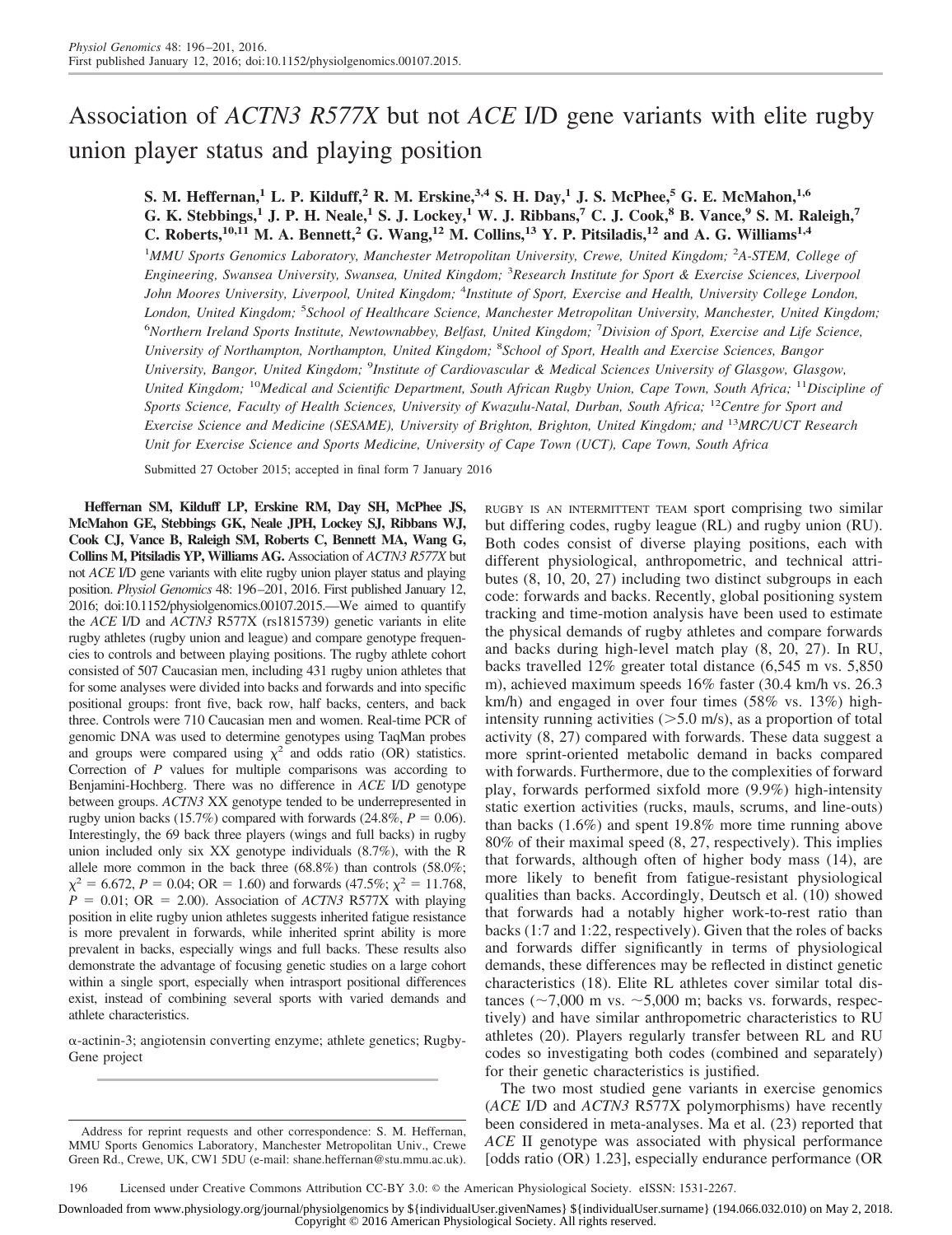1.35). Furthermore, *ACTN3* RR genotype was associated with speed and power performance (OR 1.21; 23), supported elsewhere (2). More extensive information regarding *ACE* I/D and *ACTN3* R577X polymorphisms is available (13, 26). Due to differences in physical characteristics between rugby athletes and the general population and the diverse physiological demands within rugby, these genetic markers could predispose athletes to success or specific roles at the elite level.

One recent paper examined *ACE* I/D genotype frequency distribution in young, nonelite RU athletes. *ACE* I/D genotype frequencies did not differ between forwards and backs, with no control group included (5). The same group (4) also investigated *ACTN3* R577X in 102 young male RU athletes and reported no association, despite some tendencies for the R allele to be more frequent in backs or subgroups of backs. Studying elite athletes would be better able to answer the question whether these genetic variants are associated with elite status and playing position in rugby.

Therefore, the purpose of the present study was to investigate whether elite rugby athletes in the RugbyGene project (18) and a control group differed in terms of *ACE* I/D and *ACTN3* R577X genotype distribution and whether athletes in specialized playing positions similarly differed. It was hypothesized that the *ACTN3* R allele and the *ACE* I allele would be more frequent in rugby athletes than controls. It was further hypothesized that *ACTN3* XX and *ACE* II genotypes would be underrepresented in RU backs compared with forwards, due to differences in overall work-to-rest ratio and differing requirements for high maximum speed.

#### **METHODS**

#### *Participants*

Ethical approval was granted by Manchester Metropolitan University (MMU), University of Glasgow, University of Cape Town, and Northampton University ethics committees, and the study complies with the Declaration of Helsinki. As part of the RugbyGene project, elite Caucasian male rugby athletes  $[n = 507;$  mean (standard deviation) height 1.85 (0.07) m, mass 101 (14) kg, age 29 (7) yr] including 71.2% British, 17.2% South African, 7.1% Irish, and 4.5% of other nationalities were recruited, having given written informed consent. Caucasian controls  $[61\% \text{ male}; n = 710; \text{ height } 1.73 (0.10) \text{ m}, \text{mass}$ 74 (13) kg, age 29 (16) yr] included 89.6% British, 8.9% South African, 0.7% Irish, and 0.8% of other nationalities. Athletes were considered elite if they had competed regularly  $($ >5 matches) since 1995 in the highest professional league in the UK, Ireland, or South Africa for RU and the highest professional league in the UK for RL. Of the RU athletes, 53.4% had competed at international level for a "High Performance Union" (Regulation 16, [http://www.worldrugby.org\)](http://www.worldrugby.org), and 38.5% of RL had competed at international level. International status was confirmed as of 1 January 2015. Athletes were taller and heavier ( $P <$ 0.0005) but not older  $(P = 0.871)$  than controls.

#### *Procedures*

*Sample collection.* Blood ( $\sim$ 70% of all samples), saliva ( $\sim$ 25%), or buccal swab samples  $(\sim 5\%)$  were obtained via the following protocols. Blood was drawn from a superficial forearm vein into an EDTA tube and stored in sterile tubes at  $-20^{\circ}$ C until processing. Saliva samples were collected into Oragene DNA OG-500 collection tubes (DNA Genotek, Ottawa, Ontario, Canada) according to the manufacturer's protocol and stored at room temperature until processing. Sterile buccal swabs (Omni swab; Whatman, Springfield Mill, UK) were rubbed against the buccal mucosa of the cheek for  $\sim$ 30 s.

Tips were ejected into sterile tubes and stored at  $-20^{\circ}$ C until processing.

*DNA isolation and genotyping.* DNA isolation and genotyping were performed in the MMU, University of Glasgow, University of Cape Town (DNA isolation only), and University of Northampton laboratories. There are some differences between protocols summarized below; however, there was 100% agreement among reference samples genotyped in the three genotyping centers, i.e., Glasgow, Northampton, and MMU laboratories. The majority of samples were processed and genotyped in the MMU laboratory. Genotype calling was successful for both variants in all samples.

At MMU and Glasgow, DNA isolation was performed with the QIAamp DNA Blood Mini kit and standard spin column protocol, following the manufacturer's instructions (Qiagen, West Sussex, UK). Briefly, 200 µl of whole blood/saliva, or one buccal swab, was lysed and incubated, the DNA washed, and the eluate containing isolated DNA stored at 4°C. In Cape Town, DNA was isolated from whole blood by a different protocol (22). In brief, samples were lysed and centrifuged, the DNA washed, and samples stored at  $-20^{\circ}$ C. Genotyping of DNA isolated in Cape Town was performed in Glasgow. At Northampton, DNA was isolated from whole blood with Flexigene kits (Qiagen). In brief, samples were lysed, and DNA precipitated and washed, with samples stored at  $-20^{\circ}$ C.

*Genotyping.* Genotyping in the Glasgow laboratory was performed on *ACTN3* (rs1815739) and an *ACE* tag single nucleotide polymorphism (SNP) (rs4341) in perfect linkage disequilibrium with *ACE* I/D in Caucasians  $(15)$ . In brief,  $10 \mu l$  Genotyping Master Mix (Applied Biosystems, Paisley, UK),  $1 \mu$ l SNP-specific TaqMan assay (Applied Biosystems), 6  $\mu$ l nuclease-free H<sub>2</sub>O, and 3  $\mu$ l DNA solution (~9 ng DNA) were added per well. In the Northampton laboratory, genotyping was performed for *ACTN3* R577X (rs1815739) by combining 10  $\mu$ l of Genotyping Master Mix, 8  $\mu$ l H<sub>2</sub>O, 1  $\mu$ l assay mix with 1  $\mu$ l of purified DNA  $(\sim 10 \text{ ng})$ . In both laboratories, PCR was performed using a StepOnePlus real-time detector (Applied Biosystems). In brief, denaturation began at 95°C for 10 min, with 40 cycles of incubation at 92°C for 15 s then annealing and extension at 60°C for 1 min. Initial analysis was performed using StepOnePlus software version 2.3 (Applied Biosystems). There was 100% agreement within duplicates of all samples.

At MMU, samples were genotyped for *ACTN3* R577X (rs1815739) by combining 5  $\mu$ l Genotyping Master Mix, 4.3  $\mu$ l H<sub>2</sub>O, 0.5  $\mu$ l assay mix, and 0.2  $\mu$ l of purified DNA ( $\sim$ 9 ng), for samples derived from blood and saliva. For DNA derived from buccal swabs,  $5 \mu$ l Genotyping Master Mix was combined with 3.5  $\mu$ l H<sub>2</sub>O, 0.5  $\mu$ l assay mix, and 1  $\mu$ l DNA solution (~9 ng DNA). Either a Chromo4 real-time system (Bio-Rad, Hertfordshire, UK) or a StepOnePlus was used. In brief, denaturation began at 95°C for 10 min, with 40 cycles of incubation at 92°C for 15 s and then annealing and extension at 60°C for 1 min. Initial genotyping analysis was performed with Opticon Monitor software version 3.1 (Bio-Rad) or StepOnePlus software version 2.3. Duplicates of all samples were in 100% agreement. For *ACE* I/D at MMU, 5  $\mu$ l of Genotyping Master Mix, 1.55  $\mu$ l H<sub>2</sub>O, 0.9  $\mu$ l of I and D allele-specific probes, and 0.38  $\mu$ l of *ACE* primer 111, 112, and 113 (sequences below) were combined with  $0.5 \mu$ I DNA solution  $(\sim 23$  ng DNA) per well for blood and saliva. For DNA derived from buccal cells, primer and probe volumes were identical, but 0.05  $\mu$ l H<sub>2</sub>O and 2  $\mu$ l DNA solution (~18 ng DNA) were used. Similarly, in the Northampton laboratory, *ACE* I/D was genotyped by combining 11  $\mu$ l of Genotyping Master Mix, 2  $\mu$ l of I and D probes, 2  $\mu$ l of *ACE* primer 111, 112, 113, and 4  $\mu$ l DNA solution (~40 ng DNA). Either a Chromo4 real-time system or a StepOnePlus was used. In brief, there were 50 cycles of denaturation at 92°C for 15 s and then annealing and extension at 57°C for 1 min. Initial analysis was performed with Opticon Monitor 3.1 software or StepOnePlus software version 2.3. Again, there was 100% agreement within duplicates of all samples.

Downloaded from www.physiology.org/journal/physiolgenomics by \${individualUser.givenNames} \${individualUser.surname} (194.066.032.010) on May 2, 2018.

Copyright © 2016 American Physiological Society. All rights reserved.

*Physiol Genomics* • doi:10.1152/physiolgenomics.00107.2015 • www.physiolgenomics.org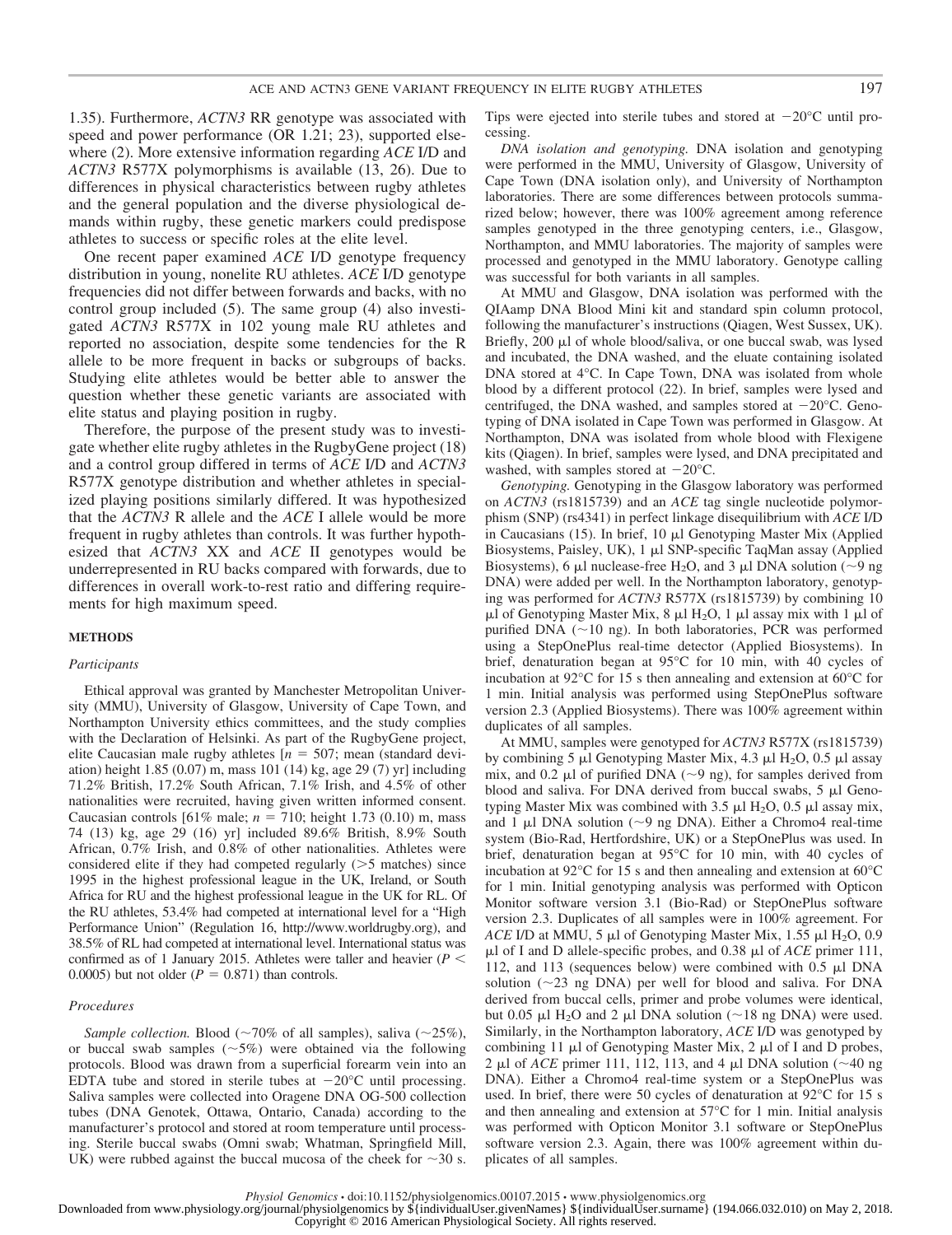*Primers and probes.* For rs1815739 and rs4341, the appropriate TaqMan assay was used (Applied Biosystems). For the direct *ACE* I/D assay, three primers (150 nM each) and probes (VIC, 150 nM and FAM, 75 nM; 21) were used: primer ACE111, 5'-CCCATCCTTTCTC-CCATTTCTC-3'; primer ACE112, 5'-AGCTGGAATAAAATTGGC-GAAAC-3'; primer ACE113, 5'-CCTCCCAAAGTGCTGGGATTA-3'; I allele-specific probe (VIC-ACE100), VIC-5'-AGGCGTGATA-CAGTCA-3'-MGB; D allele-specific probe (FAM-ACE100), FAM-5'-TGCTGCCTATACAGTCA-3'-MGB.

#### *Positional Groups*

To assess genotype and allele frequencies within the RU group, we allocated athletes to subgroups: forwards (props, hookers, locks, flankers, number eights) and backs (scrum halves, fly halves, centers, wings, full backs). Also, due to diverse physiological demands within RU (8, 27), athletes were further divided into positional groups according to their similar movement patterns (8) front five (props, hookers, locks), back row (flankers, number eights), half backs (scrum halves, fly halves), centers, and back three (wings and full backs). Comparisons between positions were not performed for the RL cohort due to low statistical power when it was subdivided.

#### *Data Analysis*

SPSS for Windows version 19 (SPSS, Chicago, IL) software was used to conduct Pearson's Chi-square  $(\chi^2)$  tests to compare genotype and allelic frequencies between athletes and controls and between positional subgroups. For *ACTN3* and *ACE*, 26 and 16 tests, respectively, were subjected to Benjamini-Hochberg (BH; 6) corrections to control false discovery rate, and corrected probability values are reported. Where appropriate, OR was calculated to estimate effect size. Alpha was set at 0.05.

#### **RESULTS**

All genotype data for athletes and controls were in Hardy-Weinberg equilibrium. There were no differences in genotype frequencies within the athlete or control groups according to nationality. For *ACE* I/D, there were no differences between all athletes (RU and RL combined) and controls in genotype ( $\chi^2$  = 1.117,  $P = 0.83$ ), between RU or RL and controls, nor between playing subgroups for RU (Table 1). Furthermore, for *ACTN3* R577X there were no genotype differences between controls and all athletes ( $\chi^2 = 1.645$ ,  $P = 0.44$ ), RL ( $\chi^2 = 1.829$ ,  $P =$ 0.44), or RU  $(\chi^2 = 0.216, P = 0.33)$ . However, when we

considered RU playing position, the X allele was overrepresented in forwards (52.5%) compared with backs [37.8%,  $\chi^2 = 8.128$ ,  $P = 0.02$ ; OR = 1.49, 95% confidence interval (CI) = 1.13–1.96,  $P = 0.004$ ] and controls (42%,  $\chi^2 = 6.217$ ,  $P = 0.02$ ; OR = 1.25, 95% CI = 1.02–1.54,  $P = 0.033$ ; Table 1 and Fig. 1*A*). Similarly, there was a tendency  $(P = 0.023$  before BH correction) of the XX genotype to be overrepresented in forwards (24.8%) compared with backs (15.7%,  $\chi^2 = 5.193$ ,  $P = 0.08$ ; OR = 1.77, 95% CI = 1.09–2.89,  $P = 0.022$ ) and controls (18.3%,  $\chi^2 = 7.582$ ,  $P = 0.08$ ), with no difference between backs and controls ( $\chi^2 =$ 3.043,  $P = 0.37$ ).

Interestingly, the 69 back three athletes (wings and fullbacks) included only six individuals (8.7%) of XX genotype that differed from the forwards (24.8%;  $\chi^2 = 11.082$ ,  $\dot{P} =$ 0.05; OR = 3.46, 95% CI = 1.43–8.34,  $P = 0.006$ ) and tended to differ from the combined half backs and centers group  $(19.8\%; \chi^2 = 4.151, P = 0.08; \text{ OR } = 2.59, 95\% \text{ CI } =$  $1.00 - 6.74$ ,  $P = 0.049$ ). Likewise, the R allele distribution was greater in the back three (68.8%) than the controls (58.0%;  $\chi^2$  = 6.672, *P* = 0.02; OR = 1.60, 95% CI = 1.09–2.33, *P* = 0.014), forwards  $(47.5\%; \chi^2 = 11.768, P = 0.01; \text{ OR } = 2.00,$ 95% CI =  $1.34 - 2.99$ ,  $P = 0.0007$ ), and the other backs  $(58.2\%; \chi^2 = 4.173, P = 0.05; \text{ OR } = 1.59, 95\% \text{ CI } =$  $1.02-2.48$ ,  $P = 0.042$ ) (Fig. 1*B*).

#### **DISCUSSION**

The present study is the first to show a genetic association with elite athlete status in RU. We found associations for the *ACTN3* R577X polymorphism but not for *ACE* I/D, thus rejecting our hypotheses regarding *ACE* I/D. Furthermore, no difference was observed for the *ACTN3* R577X genotype or allele distribution between all athletes and controls, thus rejecting the hypothesis that differences would exist between nonathletes and all players as a single cohort. Similarly, there were no differences between the RU, RL, and control groups when playing position was not considered. However, as hypothesized, in RU backs compared with forwards there was a lower proportion of XX genotype and X allele, which probably reflects the greater need for speed generation in backs and more sustained activity in forwards. The small cohort of RL athletes

Table 1. *Genotype and allele distribution of controls and athletes divided into positional subgroups (for RU only), presented as genotype/allele counts followed by percentage in parentheses*

| Genotype    | All Athletes | <b>RL</b> Athletes | <b>RU</b> Athletes | Controls    | Forwards   | Front 5    | <b>Back Row</b> | Backs         | <b>Half Backs</b> | Centers  | Back 3       |
|-------------|--------------|--------------------|--------------------|-------------|------------|------------|-----------------|---------------|-------------------|----------|--------------|
|             |              |                    |                    |             | ACE        |            |                 |               |                   |          |              |
| П           | 108(21.4)    | 18(21.7)           | 92(21.5)           | 113(19.8)   | 49(20.0)   | 36(22.1)   | 13(15.9)        | 43(23.6)      | 14(20.3)          | 14(31.1) | 15(22.1)     |
| ID          | 251(49.7)    | 39(47.0)           | 214(50.1)          | 286(50.0)   | 129 (52.7) | 86 (52.8)  | 43(52.4)        | 85(46.7)      | 33 (47.8)         | 17(37.8) | 35(51.5)     |
| DD          | 146(28.9)    | 26(31.3)           | 121(28.3)          | 172(30.2)   | 67(27.3)   | 41(25.2)   | 26(31.7)        | 54 (29.7)     | 22(31.9)          | 14(31.1) | 18(26.5)     |
| Total       | 505          | 83                 | 427                | 572         | 245        | 163        | 82              | 182           | 69                | 45       | 68           |
| I allele    | 467(46.3)    | 75(45.2)           | 398 (46.6)         | 512 (44.7)  | 227(46.3)  | 158(48.5)  | 69(42.1)        | 171 (47.0)    | 61(44.2)          | 45(50.0) | 65(47.8)     |
| D<br>allele | 543 (53.7)   | 91 (54.8)          | 456 (53.4)         | 630(55.3)   | 263(53.7)  | 168(51.5)  | 95 (57.9)       | 193 (53.0)    | 77 (55.8)         | 45(50.0) | 71(52.2)     |
|             |              |                    |                    |             | ACTN3      |            |                 |               |                   |          |              |
| XX          | 104(20.5)    | 15(18.1)           | 90(20.9)           | 130(18.3)   | 61(24.8)   | 39(23.8)   | 22(26.8)        | 29(15.7)      | 12(17.4)          | 11(23.4) | $6(8.7)$ *   |
| RX          | 234(46.2)    | 45(54.2)           | 194(45.0)          | 337 (47.5)  | 112(45.5)  | 71 (43.3)  | 41(50.0)        | 82(44.3)      | 29(42.0)          | 22(46.8) | 31(44.9)     |
| RR          | 169(33.3)    | 23(27.7)           | 147 (34.1)         | 243 (34.2)# | 73 (29.7)# | 54 (32.9)  | 19(23.2)        | 74 (40.0)     | 28(40.6)          | 14(29.8) | 32(46.4)     |
| Total       | 507          | 83                 | 431                | 710         | 246        | 164        | 82              | 185           | 69                | 47       | 69           |
| X<br>allele | 442 (43.5)   | 75(45.2)           | 374 (43.4)         | 597 (42.0)* | 234(47.6)  | 149 (45.4) | 85 (51.8)       | $140(37.8)$ * | 53 (38.4)         | 44(46.8) | 43(31.2)     |
| R<br>allele | 572 (56.5)   | 91 (54.8)          | 488 (56.6)         | 823 (58.0)# | 258 (52.4) | 179(54.6)  | 79 (48.2)       | 230(62.2)     | 85(61.6)          | 50(53.2) | $95(68.8)$ * |

RL, rugby league; RU, rugby union. \*Different from forwards. #Different from the Back 3.

Downloaded from www.physiology.org/journal/physiolgenomics by \${individualUser.givenNames} \${individualUser.surname} (194.066.032.010) on May 2, 2018. Copyright © 2016 American Physiological Society. All rights reserved.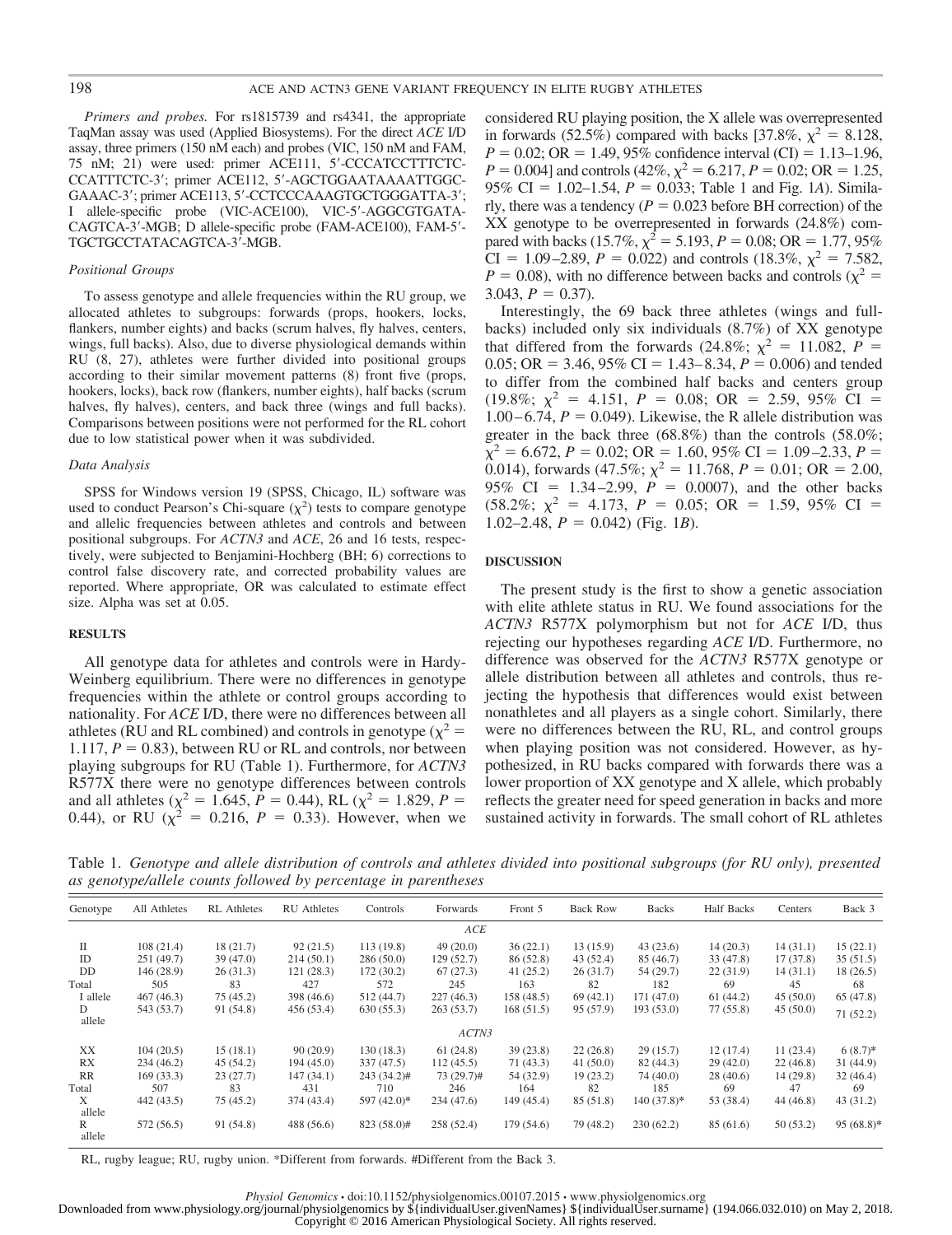



Fig. 1. *ACTN3* allele frequencies. *A*: allele frequencies of rugby union (RU) athletes and controls, with athletes also divided into playing subgroup (forwards and backs). #Different from the back 3. *B*: allele frequencies of RU athletes divided into positional groups with the addition of the "half backs and centers combined" group. Statistical analysis between these positional groups only compared the back 3 with the half backs and centers combined.

means that comparisons between playing positions are not feasible until the cohort increases substantially.

#### *ACTN3 R577X*

The most remarkable finding of the present study was the low frequency of the XX genotype among the back three RU athletes (8.7%), approaching, although not as low as, the frequency observed in elite sprinters (25, 31). The XX genotype is present in  $\sim$ 18% of Caucasians (Table 1) and indicates absence of the  $\alpha$ -actinin-3 protein (3, 24). Absence of  $\alpha$ -actinin-3, a protein almost exclusively expressed in fast-twitch skeletal muscle fibers, could hinder back three (wing and full back) sprint ability. R allele carriers have a greater proportion of type II and IIx fibers and larger relative surface area per IIx fiber than XX carriers (1, 7, 30). Furthermore, Seto et al. (29) recently showed the likely mechanism for this genotype-phenotype association is via the calcineurin muscle fiber remodeling pathway. They found greater calcineurin activity (which induces slow myogenic programming and a shift toward oxidative phenotype) in  $\alpha$ -actinin-3 knockout mice (KO) and humans (*ACTN3* 577XX genotype) due to preferential binding of  $\alpha$ -actinin-2 (upregulated in the absence of  $\alpha$ -actinin-3) to the fast fiber-specific calsarcin-2 (an inhibitor of calcineurin). This could explain the advantage of R allele carriers over  $\alpha$ -actinin-3-deficient XX individuals for high-velocity contractions, particularly important for back three RU players. While backs and forwards previously showed similar fiber type proportions (19), these older data are arguably not relevant to modern rugby athletes, given their changed physical characteristics in recent years (14). Skeletal muscle fiber type proportions are unknown in contemporary elite RU athletes who now compete in a more popular, fully professional sport and complete much higher training loads than previously. Recent in vivo data also show that R allele carriers exhibit greater muscle volume and maximal power output (11, 17). While RU forwards show greater maximal power, backs are able to generate greater power relative to body mass (W/kg; 9), which corresponds with the greater R allele frequency in the backs and especially the back three players. These data, plus evidence that type II fibers are larger and more powerful per unit volume than type I (15), suggest the R allele would benefit back three rugby athletes for muscle power and fast fiber characteristics, which supports our findings (Table 1 and Fig. 1).

Arguably, the higher propensity for aerobic enzyme activity (porin, COX IV, hexokinase, citrate synthase, succinate dehydrogenase, and  $\beta$ -hydroxyacyl CoA dehydrogenase; 28, 29) and greater force recovery after fatigue observed in  $\alpha$ -actinin-3-deficient mice (28) could indicate that XX genotype humans might have a greater capacity for recovery from fatiguing exercise, a trait that would benefit forwards with their more sustained match play intensity and necessity for quick recovery. The shorter rest periods for forwards compared with backs (work-to-rest ratios 1:7.4 and 1:21.8, respectively; 10) indicates that greater fatigue resistance would be particularly beneficial for forwards. Moreover, the greater calcineurin activity in XX homozygote humans and approximately threefold

*Physiol Genomics* • doi:10.1152/physiolgenomics.00107.2015 • www.physiolgenomics.org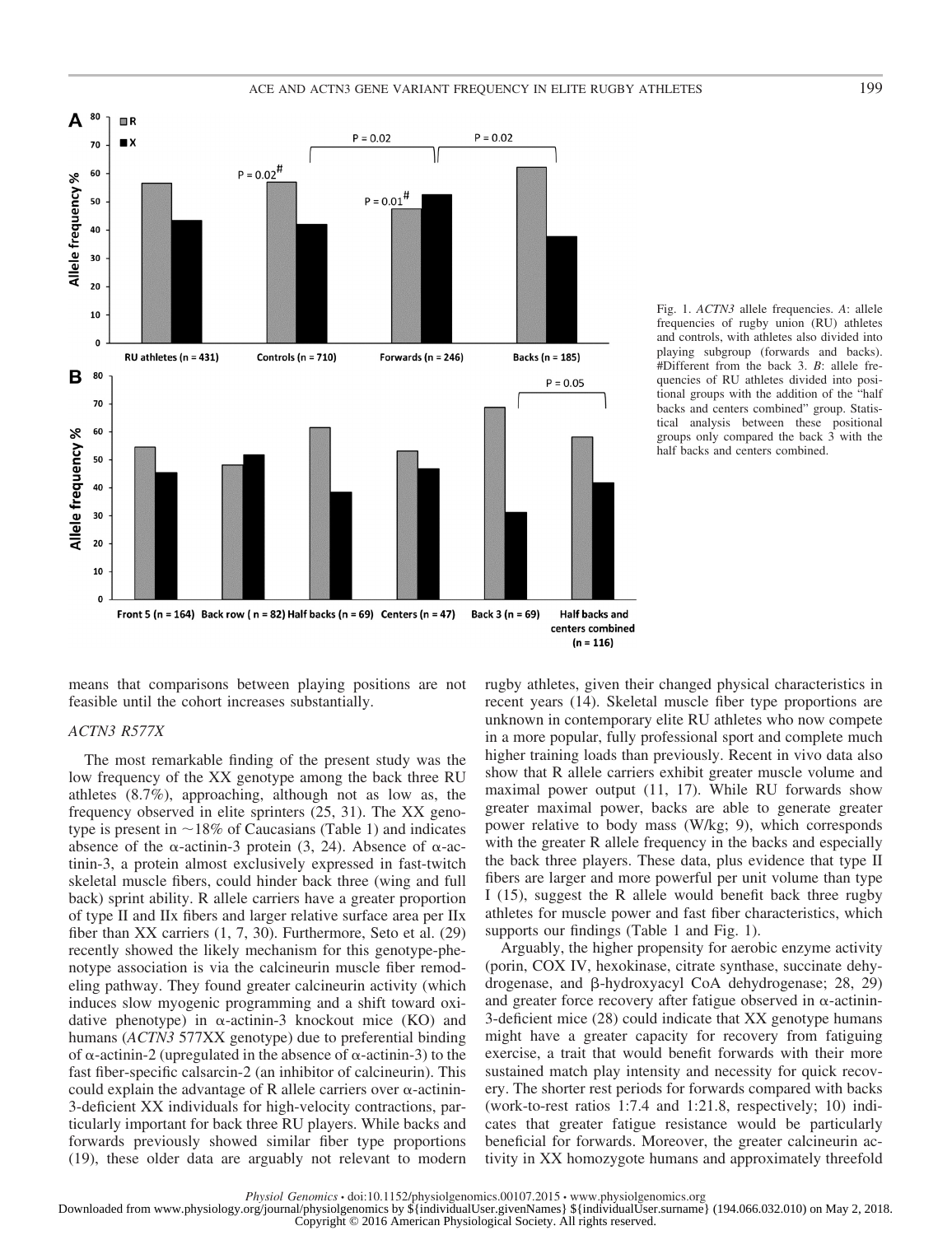increase in calcineurin activity and distance run after endurance training in KO mice (29) further support the notion that forwards would benefit from a greater fatigue resistance, especially with exposure to extensive training. These data are consistent with our observation that forwards exhibit higher XX genotype and lower R allele frequencies than backs and controls (Table 1).

When many sports were considered simultaneously, team sport athlete status showed no association with *ACTN3* R577X genotype (12). However, when one considers the relatively small number of athletes (205) with mixed status (56.6% elite) from a range of sports (ice hockey, handball, soccer, etc.), that is perhaps not surprising. While combining cohorts from different sports can boost sample size and theoretically increase statistical power, if an association does not exist in all sports, or even in all athletes within a particular sport due to positional differences, one would be less likely to detect an association. The positional differences identified within the present study demonstrate the value of studying a large sample from a single sport and, in the absence of detailed physiological data (often difficult to obtain from large numbers of elite athletes), provide a viable alternative for future genetic research involving team sport athletes.

#### *ACE I/D*

The current study reports no difference between rugby athletes and controls or any positional subgroups for *ACE* I/D. This lack of association contrasts with a recent meta-analysis where the *ACE* I allele was associated with physical performance (23). However, Ma et al. (23) also report that specialized distance/endurance athletes showed the strongest association with the I allele (OR 1.35). Given the mixed metabolic nature of rugby, a comparable association in the present study was less likely. Furthermore, the importance of *ACE* I/D remains controversial in the literature, with no associations reported in other isolated team sports such as elite European soccer (16) and nonelite RU (5). These prior data, in conjunction with our current findings in a larger study that also considers playing position, suggest that *ACE* I/D plays little role in performance of team sport athletes. *ACE* I/D genotypeathlete phenotype associations are more likely to exist in specialized endurance athletes (26).

#### *Effect Size and Future Applications*

OR were calculated to estimate the likelihood that individuals with the advantageous genotype/allele become an elite RU athlete in a specific position. The *ACTN3* XX genotype was almost twice ( $OR = 1.77$ ) as common in forwards than backs, which suggests  $\alpha$ -actinin-3-deficient individuals are more suited to forward play. Furthermore, forwards were over three times ( $OR = 3.46$ ) more likely to be XX genotype than the back three athletes, while the remaining backs (centers and halves) were over twice as likely to show the  $\alpha$ -actinin-3deficient genotype than the back three  $(OR = 2.59)$ . These data suggest the *ACTN3* R577X polymorphism shows potential to contribute to position-specific player profiling within RU when combined with other genetic and physiological data in the future. In contrast, the *ACE* I/D polymorphism (OR  $\sim$  1) does not show equivalent potential in rugby.

While the present cohort size is large compared with previous single sport genetic analyses, when the cohort was subdivided into playing position, the numbers were reduced so enlargement of our cohort and replication would be welcome. Accordingly we continue to recruit elite RU and RL players in the RugbyGene project and so will steadily become better able to investigate genetic aspects of specific demands within rugby. To conclude, the present study revealed position-specific genetic variation in elite RU athletes for *ACTN3* R577X. The R allele was an advantage for backs, particularly the back three. Moreover, the current results do not support *ACE* I/D as a genetic marker for rugby performance, showing no differences between athletes and controls or positional subgroups. This study demonstrates the value of single sport cohorts and the need for large sample sizes when conducting gene association studies in sport. Future objectives of the RugbyGene project within the broader Athlome project include investigating whether genetic variants associated with excellence in other sports are similarly associated in the multifaceted sport of rugby.

#### **ACKNOWLEDGMENTS**

The authors thank all athletes, their respective scientific support staff, and the control participants for their time and willingness to participate in this research. We thank Louis El Khoury for technical assistance at the University of Northampton and Ben Davies for assistance in participant recruitment.

Twitter: Follow the RugbyGene project at @RugbyGeneStudy.

#### **DISCLOSURES**

No conflicts of interest, financial or otherwise, are declared by the author(s).

#### **AUTHOR CONTRIBUTIONS**

Author contributions: S.M.H., L.P.K., R.M.E., S.H.D., M.C., Y.P.P., and A.G.W. conception and design of research; S.M.H., R.M.E., J.S.M., G.K.S., J.P.H.N., S.J.L., M.C., and A.G.W. performed experiments; S.M.H., R.M.E., J.S.M., G.K.S., J.P.H.N., S.J.L., M.C., and A.G.W. analyzed data; S.M.H., L.P.K., R.M.E., S.H.D., J.S.M., G.E.M., G.K.S., J.P.H.N., S.J.L., W.J.R., C.J.C., B.V., S.M.R., C.R., M.A.B., G.W., M.C., Y.P.P., and A.G.W. interpreted results of experiments; S.M.H. prepared figures; S.M.H. and C.R. drafted manuscript; S.M.H., L.P.K., R.M.E., S.H.D., J.S.M., G.E.M., G.K.S., J.P.H.N., S.J.L., W.J.R., C.J.C., B.V., S.M.R., C.R., M.A.B., G.W., M.C., Y.P.P., and A.G.W. edited and revised manuscript; S.M.H., L.P.K., R.M.E., S.H.D., J.S.M., G.E.M., G.K.S., J.P.H.N., S.J.L., W.J.R., C.J.C., B.V., S.M.R., C.R., M.A.B., G.W., M.C., Y.P.P., and A.G.W. approved final version of manuscript.

#### **REFERENCES**

- 1. **Ahmetov II, Druzhevskaya AM, Lyubaeva EV, Popov DV, Vinogradova OL, Williams AG.** The dependence of preferred competitive racing distance on muscle fibre type composition and ACTN3 genotype in speed skaters. *Exp Physiol* 96: 1302–1310, 2011.
- 2. **Alfred T, Ben-Shlomo Y, Cooper R, Hardy R, Cooper C, Deary IJ, Gunnell D, Harris SE, Kumari M, Martin RM, Moran CN, Pitsiladis YP, Ring SM, Sayer AA, Smith GD, Starr JM, Kuh D, Day IN.** ACTN3 genotype, athletic status, and life course physical capability: meta-analysis of the published literature and findings from nine studies. *Hum Mutat* 32: 1008 –1018, 2011.
- 3. **Beggs AH, Byers TJ, Knoll JH, Boyce FM, Bruns GA, Kunkel LM.** Cloning and characterization of two human skeletal muscle alpha-actinin genes located on chromosomes 1 and 11. *J Biol Chem* 267: 9281–9288, 1992.
- 4. **Bell W, Colley JP, Evans WD, Darlington SE, Cooper SM.** ACTN3 genotypes of rugby union players: distribution, power output and body composition. *Ann Hum Biol* 39: 19 –27, 2012.
- 5. **Bell W, Colley JP, Gwynne JR, Glazier P, Evans WD, Darlington SE.** ACE ID genotype and leg power in rugby union players. *J Sports Med Phys Fit* 50: 350 –355, 2010.

Downloaded from www.physiology.org/journal/physiolgenomics by \${individualUser.givenNames} \${individualUser.surname} (194.066.032.010) on May 2, 2018.

*Physiol Genomics* • doi:10.1152/physiolgenomics.00107.2015 • www.physiolgenomics.org